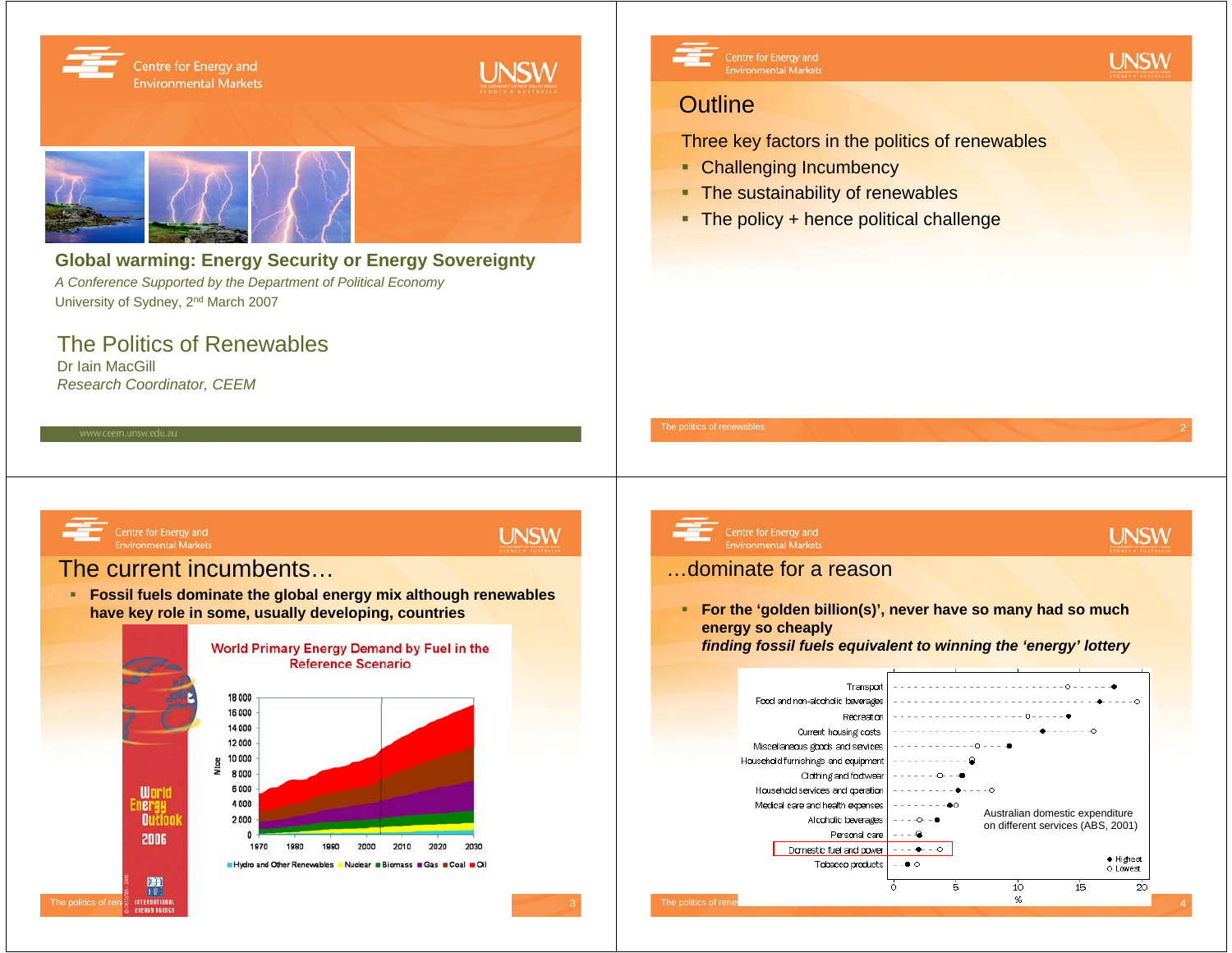# **UNSW**

#### Centre for Energy and **Environmental Markets**

## Energy security concerns grow…

- …but we are unlikely to run out of fossil fuels in global context for some time
- at least while energy wealth continues to be concentrated among the 'golden billion'
	- universal energy consumption at current rates of the energy rich would increase global use 3-5 times

 $\blacksquare$  Historic coal emissions

Historic gas emissions

Historic oil emissions

Conventional reserves

**B** Scenarios

г and Australia is an"energy superpower"



#### Centre for Energy and **Environmental Market**

#### …but climate change the real driver away from BAU (Meinshausen, Avoiding Dangerous Climate Change, 2005)

- A reasonable chance of keeping warming less than 2 deg.C may require stabilisation at 400-475ppm
- … requiring major global reductions by 2050
- **•** while any delays in taking action greatly increase necessary rate of reduction
	- 20 year delay means 3-7 x faster fall required



**UNSW** 

**UNSW** 

The politics of renewables



## **UNSW**

### Our options include renewables

- *eg. A range of power generation options of varied status and promise for reducing greenhouse emissions*
- Current coal-fired base-load and gas-fired peak-load
- **Improved end-use energy efficiency** 
	- Wide range of end-use technologies + hence opportunities
- **Lower emission and distributed fossil fuel technologies** – eg. CCGT, CHP
- **Range of renewable technologies**
- Г Nuclear power
- a. Emerging lower emission fossil fuel techs through Carbon Capture and Storage (CCS)
- **Deally 1** Other emerging technologies eg. fuel cells

#### Centre for Energy and **Environmental Markets**

# Q. How do we assess the potential role of our options?

- A. With risk-based, sustainability focussed, assessment
	- *Technical status*
		- unproven => mature, emerging => widespread
	- *Delivered energy services and benefits*
		- **GHG emission reductions**, flexibility, integration
	- *Present costs* where known + possible future costs
		- Often wide disagreement on costs of established technologies, let alone emerging technologies
	- *Potential scale of deployment* 
		- possible physical, technical + cost constraints
	- *Potential speed of deployment*
		- time and effort required to achieve scale
	- *Other possible societal outcomes*
		- eg. other environmental impacts, energy security

he politics of renewables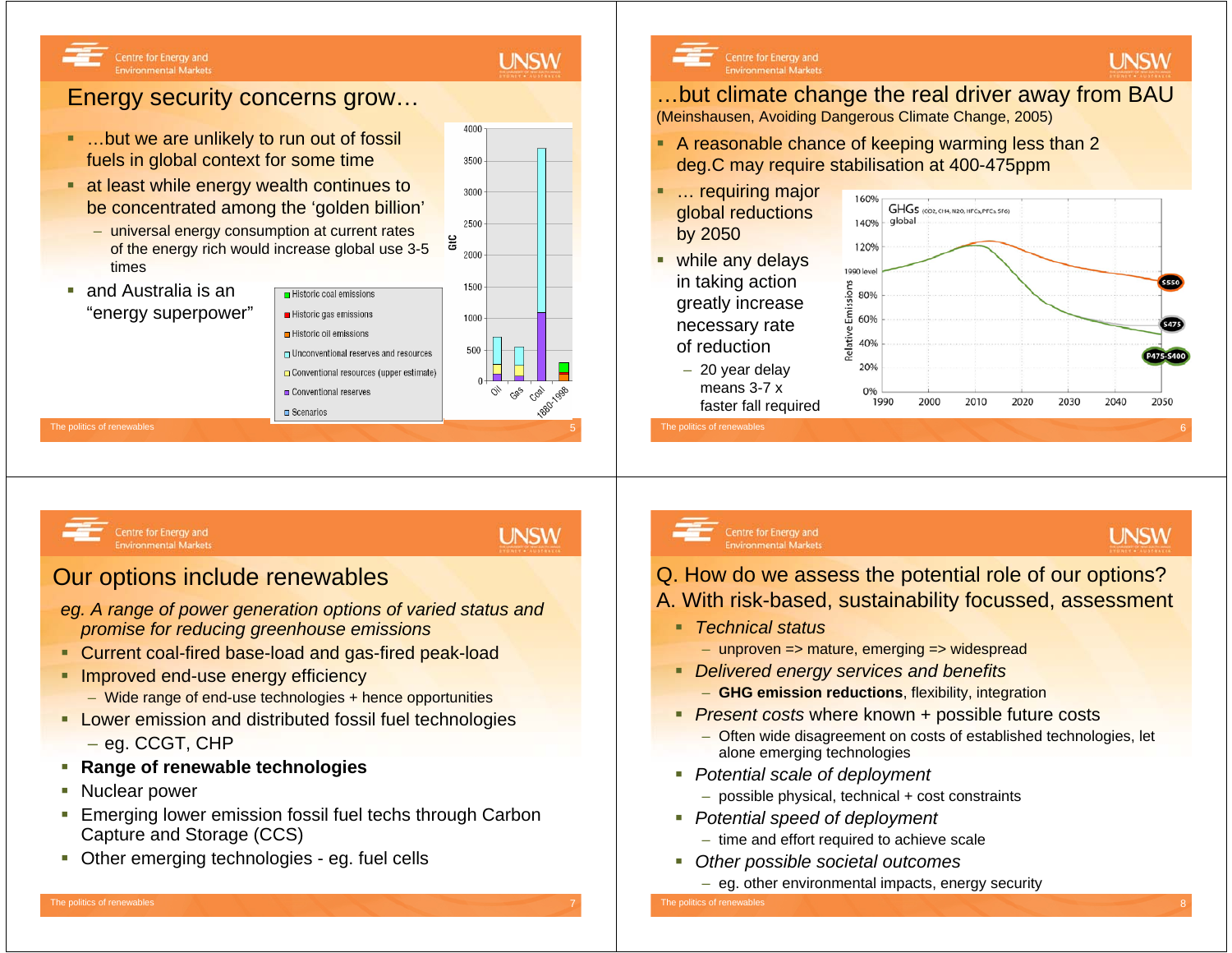### **UNSW**

**UNSW** 

#### Assessing renewables

Centre for Energy and

**Environmental Markets** 

A wide range of technologies of varied status and promise

- *Technical status*
	- Well proven (eg. SHW, wind, PV) to emerging (eg. Hot Rock)
- *Delivered energy services and benefits*
	- Low emission although life-cycle q's, integration challenges for some
- *Present costs* where known + possible future costs
	- Wide variation, higher direct costs than fossil fuels, potential for major cost reductions with some techs*A range of externalities – good and bad*
- *Potential scale of deployment* 
	- large but various technical + economic constraints
- *Potential speed of deployment*
	- Relatively fast for proven techs but new industries take time to build
- *Other possible societal outcomes*

The politics of renewables 9energy security potential, regional development, low env. impacts<br>f renewables The politics of renewables



Renewables have to be made sustainable

Australia's Federal Treasury view

Centre for Energy and

**Environmental Markets** 

⇒ Key decisions are in the planning phase

- *"*Even though renewable energy is renewable, it does not necessarily mean it is environmentally benign. Like fossil fuels, renewable energy can also impose external costs on the community... the large-scale use of wind turbines may adversely affect landscapes, migrating bird species, and pristine wilderness areas. Additionally, it may result in noise and aesthetic pollution…" Treasury (2002) "Renewable energy – a clean alternative?" *Economic Roundup,* 2002
- ⇒ renewable technologies aren't inherently sustainable but *appropriate* renewable energy systems can be
	- *Of course, our other options, and the energy markets that drive decision-making have to be made sustainable too!*

#### Centre for Energy and **Environmental Markets**

#### … and technology innovation involves uncertainties and hence risks – *Key Government roles*



# **Centre for Energy and<br>Environmental Markets**

## **UNSW**

**UNSW** 

#### Deployment and institutional 'orgware' are the keys for socio-technical transformation

- Energy industry incumbents
	- Have economies of scale
	- Generally dominate institutions + strongly influence policy process
- **Energy markets** 
	- Are 'designer' markets: governments make + can change rules
	- Currently don't price many of the enormous externalities good and bad – of our energy sytems
	- Are only ever a part of energy policy framework
- => Policy priorities
	- Drive deployment of sustainable energy technologies through appropriate regulatory + market-based mechanisms
	- Strengthen institutional capacity to facilitate these technologies, and those new entrants deploying them